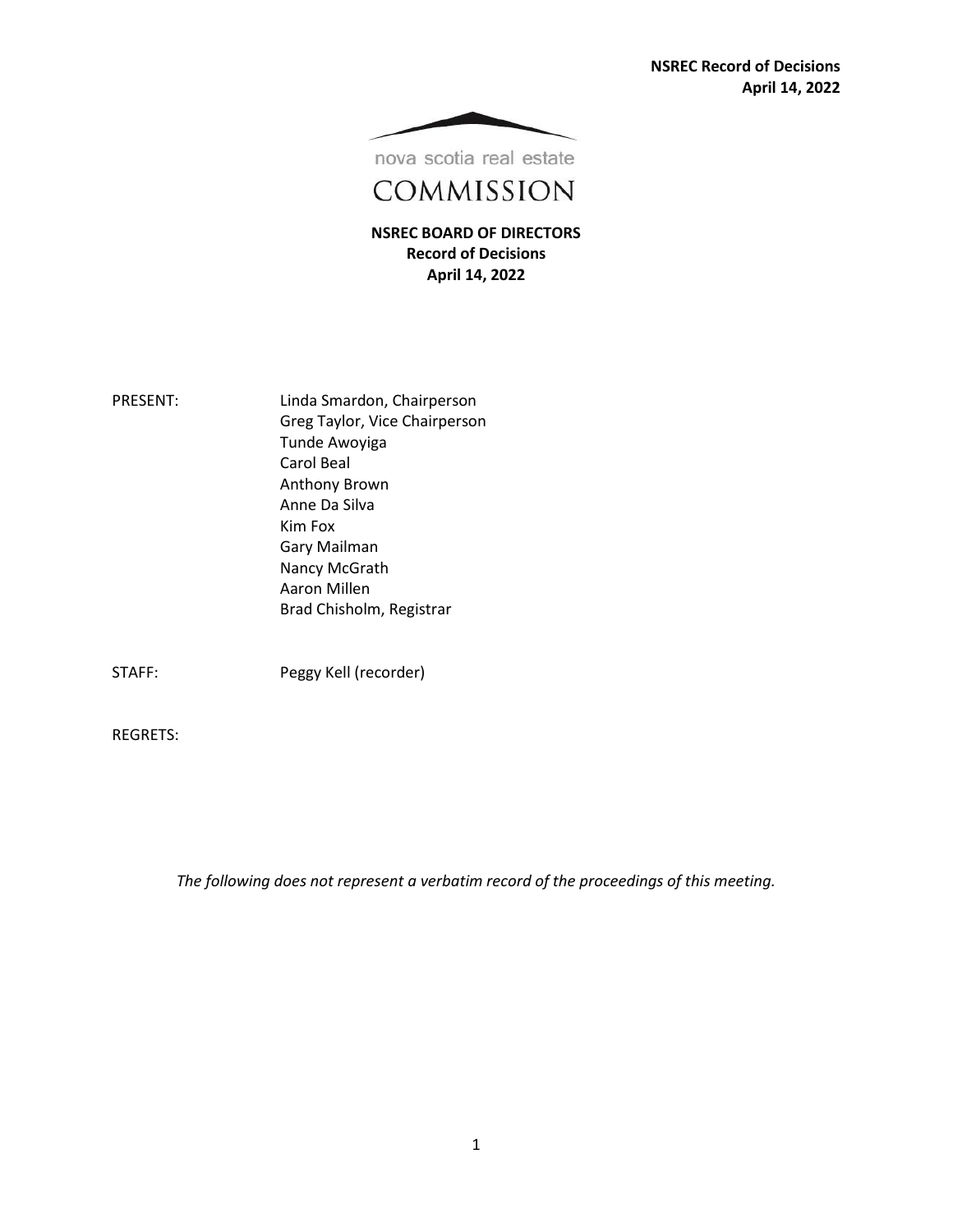*The meeting was called to order at 10:02 a.m. and adjourned at 12:24 p.m.*

# CALL TO ORDER

L. Smardon, Chair, called the meeting to order at 10:02 a.m.

## APPROVAL OF THE AGENDA

**MOVED by K. Fox and seconded**

**To approve the agenda.**

**MOTION PUT AND PASSED UNANIMOUSLY.** 

## APPROVAL OF THE MINUTES

**MOVED by G. Taylor and seconded To approved the December and March minutes. MOTION PUT AND PASSED UNANIMOUSLY.** 

## BUSINESS ARISING FROM THE MINUTES **Real Estate Teams**

The board reviewed a real estate teams report that contained the results of two surveys, one for brokers and managing associate brokers and one for associate brokers and salespeople regarding issues arising from real estate teams.

#### **MOVED by A. Millen and seconded**

**To put the topic of teams back to the staff to come back with recommendations to move forward.**

**MOTION PUT AND PASSED UNANIMOUSLY.** 

#### **Diversity Review Update**

The topic of diversity reviews was raised at the last meeting and staff has prepared a list of consultants that could be contracted to review our consumer and licensee information and communications.

**MOVED by A. Da Silva and seconded**

**To bring a shortlist of candidates to the executive committee for selection of a consultant.** 

#### **MOTION PUT AND PASSED UNANIMOUSLY.**

# COMPLAINTS REVIEW COMMITTEE REPORT

A. Millen said committee met and reviewed six cases. There were two reviews of previous cases and a review of a dismissed case.